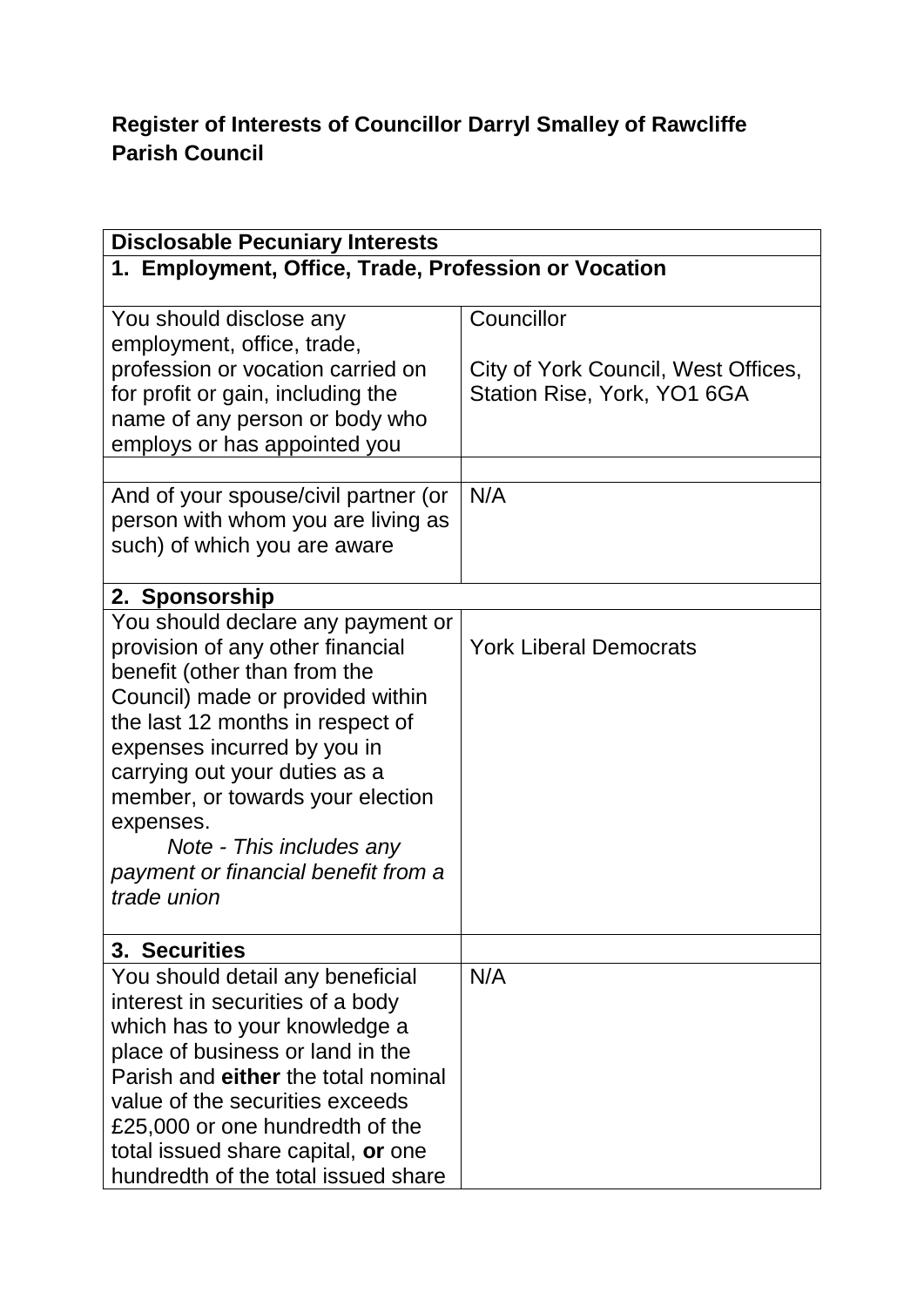| capital of any class of shares<br>issued.                                                                                                                                                                                                                                                                           |                                       |
|---------------------------------------------------------------------------------------------------------------------------------------------------------------------------------------------------------------------------------------------------------------------------------------------------------------------|---------------------------------------|
| "Securities" does not include<br>building society accounts but<br>includes securities of all other<br>descriptions such as shares,<br>debentures, stock, loan stock and<br>units of a collective investment<br>scheme                                                                                               |                                       |
|                                                                                                                                                                                                                                                                                                                     |                                       |
| And of your spouse/civil partner (or<br>person with whom you are living as<br>such) of which you are aware                                                                                                                                                                                                          | N/A                                   |
|                                                                                                                                                                                                                                                                                                                     |                                       |
| 4. Contracts                                                                                                                                                                                                                                                                                                        |                                       |
| You should detail any current<br>undischarged contract made<br>between you, or a body in which<br>you have a beneficial interest, and<br>the Council under which goods or<br>services are to be provided or<br>works are to be executed<br>You have a beneficial interest in a<br>body which is a firm in which you | N/A                                   |
| are a partner or a body corporate<br>of which you are a director, or in<br>the securities of which you have a<br>beneficial interest                                                                                                                                                                                |                                       |
|                                                                                                                                                                                                                                                                                                                     |                                       |
| And of your spouse/civil partner (or<br>person with whom you are living as<br>such) of which you are aware                                                                                                                                                                                                          | N/A                                   |
| 5. Land, Licences and Corporate Tenancies                                                                                                                                                                                                                                                                           |                                       |
| Land<br>You should detail any beneficial<br>interest in land within the Parish<br>(excluding any easement, or right<br>in or over land which does not                                                                                                                                                               | 16 St James Close, York, YO30<br>5WL. |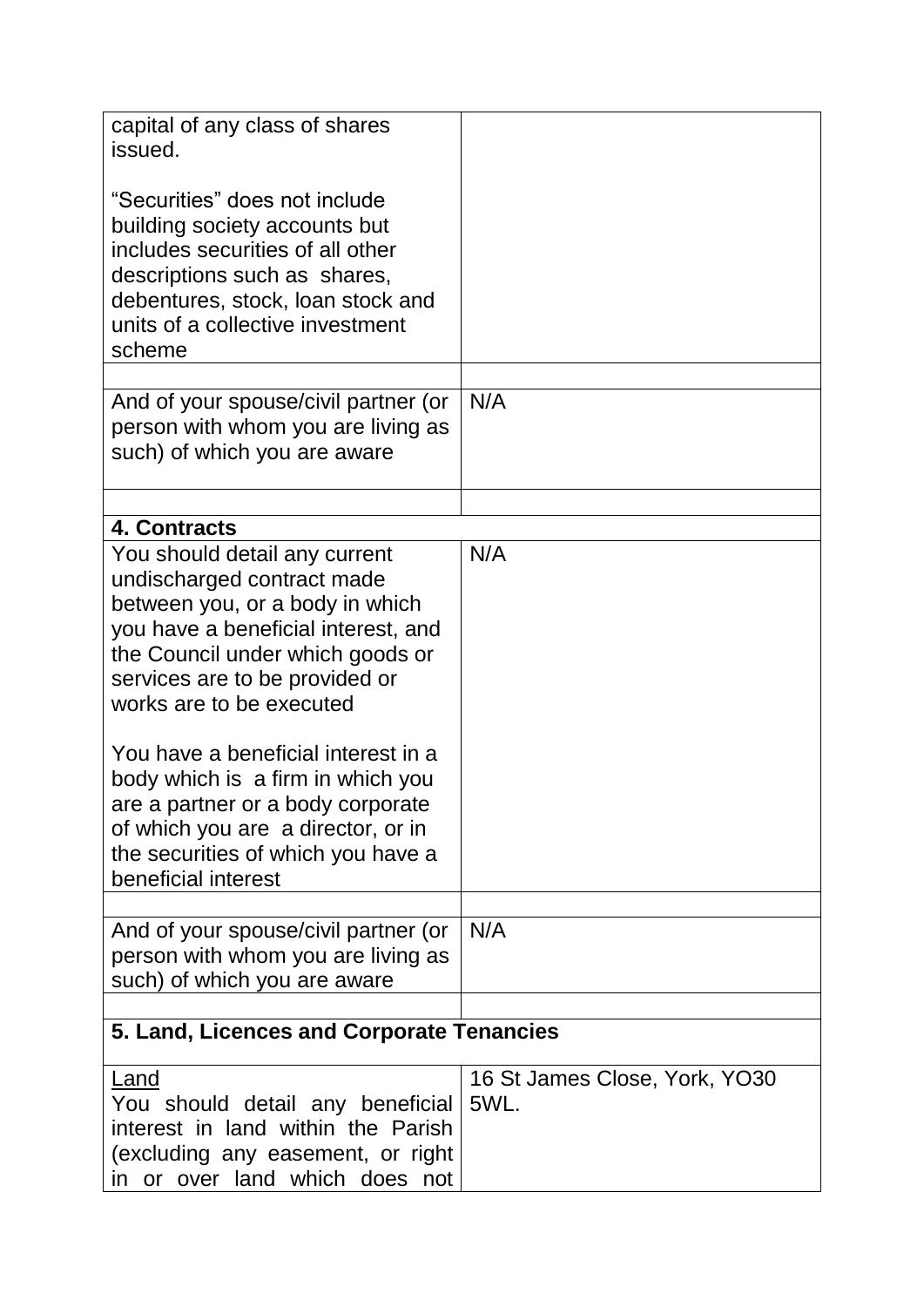| carry the right to occupy or receive<br>income).                                                                                                                 |     |
|------------------------------------------------------------------------------------------------------------------------------------------------------------------|-----|
| For these purposes land includes<br>buildings and so if you own or are<br>the tenant of your house you will<br>have an interest in land.                         |     |
|                                                                                                                                                                  |     |
| And of your spouse/civil partner (or<br>person with whom you are living as<br>such) of which you are aware                                                       | N/A |
| Licences<br>You should detail any licence<br>(alone or jointly with others) to                                                                                   | N/A |
| occupy land in the Parish for a<br>month or longer.                                                                                                              |     |
|                                                                                                                                                                  |     |
| And of your spouse/civil partner (or<br>person with whom you are living as<br>such) of which you are aware                                                       | N/A |
|                                                                                                                                                                  |     |
| <b>Corporate Tenancies</b>                                                                                                                                       | N/A |
| You should detail any tenancy<br>where to your knowledge, the<br>Council is the landlord and the<br>tenant is a body in which you have<br>a beneficial interest. |     |
|                                                                                                                                                                  |     |
| And any such tenancy of your<br>spouse/civil partner (or person with<br>whom you are living as such) of<br>which you are aware                                   | N/A |
| <b>Other Interests</b>                                                                                                                                           |     |
|                                                                                                                                                                  |     |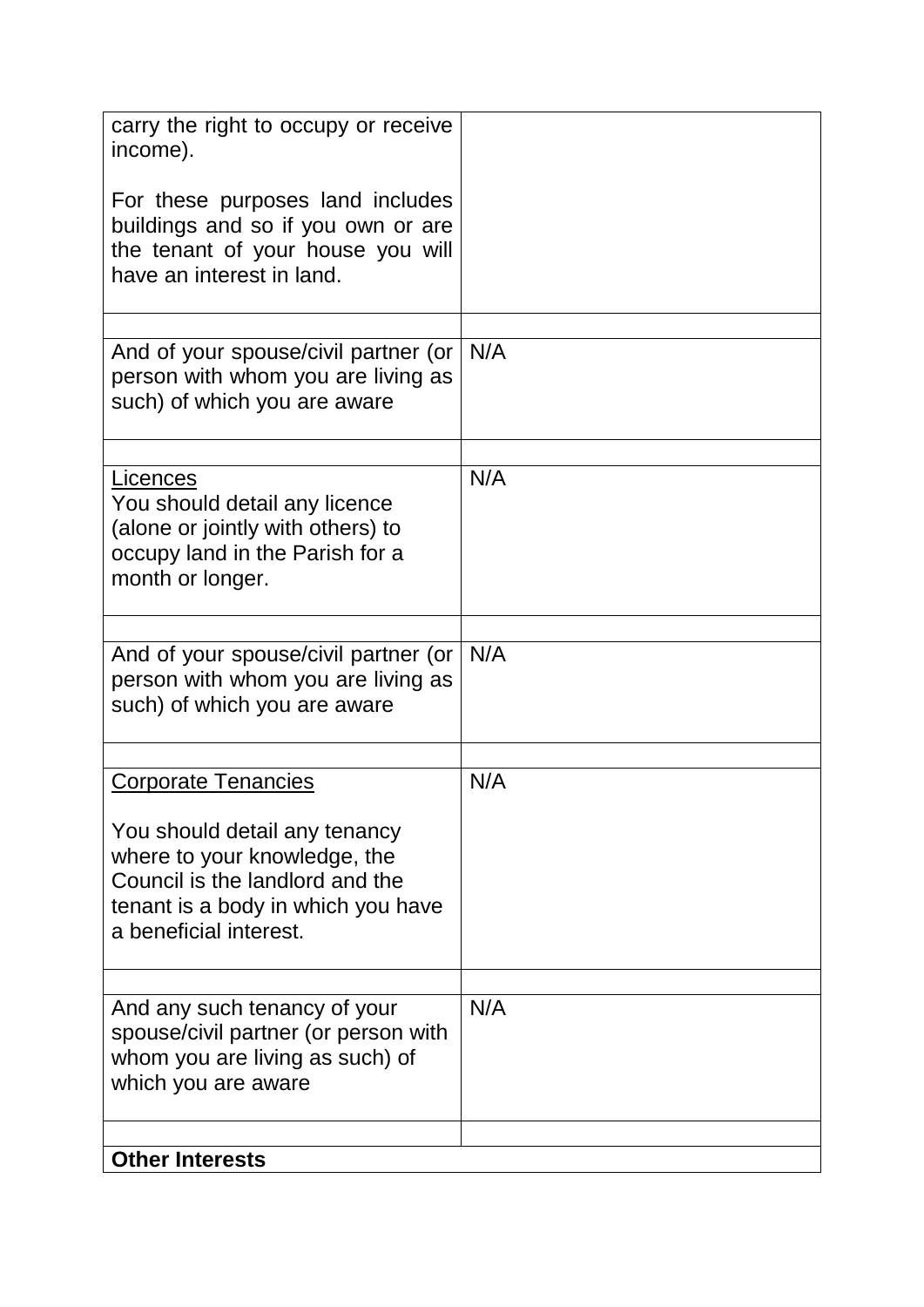| 6. Membership of other bodies                                                                                                                                                                                                       |                      |                                                                                                          |                                                 |  |
|-------------------------------------------------------------------------------------------------------------------------------------------------------------------------------------------------------------------------------------|----------------------|----------------------------------------------------------------------------------------------------------|-------------------------------------------------|--|
| You should detail any body of<br>which you are in a position of<br>general control or management<br>and to which you have been<br>appointed or nominated by the<br>Council                                                          |                      | N/A                                                                                                      |                                                 |  |
|                                                                                                                                                                                                                                     |                      |                                                                                                          |                                                 |  |
| And<br>any body-<br>(a) exercising functions of a public<br>nature;                                                                                                                                                                 |                      | City of York Council (a)<br>Clifton Without Parish Council (a)                                           |                                                 |  |
| (b) directed to charitable purposes;<br>or                                                                                                                                                                                          |                      | Liberal Democrats (member) (c)                                                                           |                                                 |  |
| (c) one of whose principal<br>purposes includes the influence of<br>public opinion or policy (including<br>any political party or trade union)<br>of which you are a member or in a<br>position of general control or<br>management |                      | <b>Association of Liberal Democrat</b><br>Councillors (member and<br>management committee member)<br>(c) |                                                 |  |
|                                                                                                                                                                                                                                     |                      |                                                                                                          |                                                 |  |
| 7. Disclosure of Gifts and Hospitality                                                                                                                                                                                              |                      |                                                                                                          |                                                 |  |
| You must reveal the name of any person from whom you have received<br>a gift or hospitality with an estimated value of at least £50 which you<br>have received in your capacity as a member of the Council.<br>N/A                  |                      |                                                                                                          |                                                 |  |
| Date of receipt<br>Οf<br>Gift/Hospitality                                                                                                                                                                                           | <b>Name of Donor</b> |                                                                                                          | <b>Reason and Nature of</b><br>Gift/Hospitality |  |
|                                                                                                                                                                                                                                     |                      |                                                                                                          |                                                 |  |
|                                                                                                                                                                                                                                     |                      |                                                                                                          |                                                 |  |